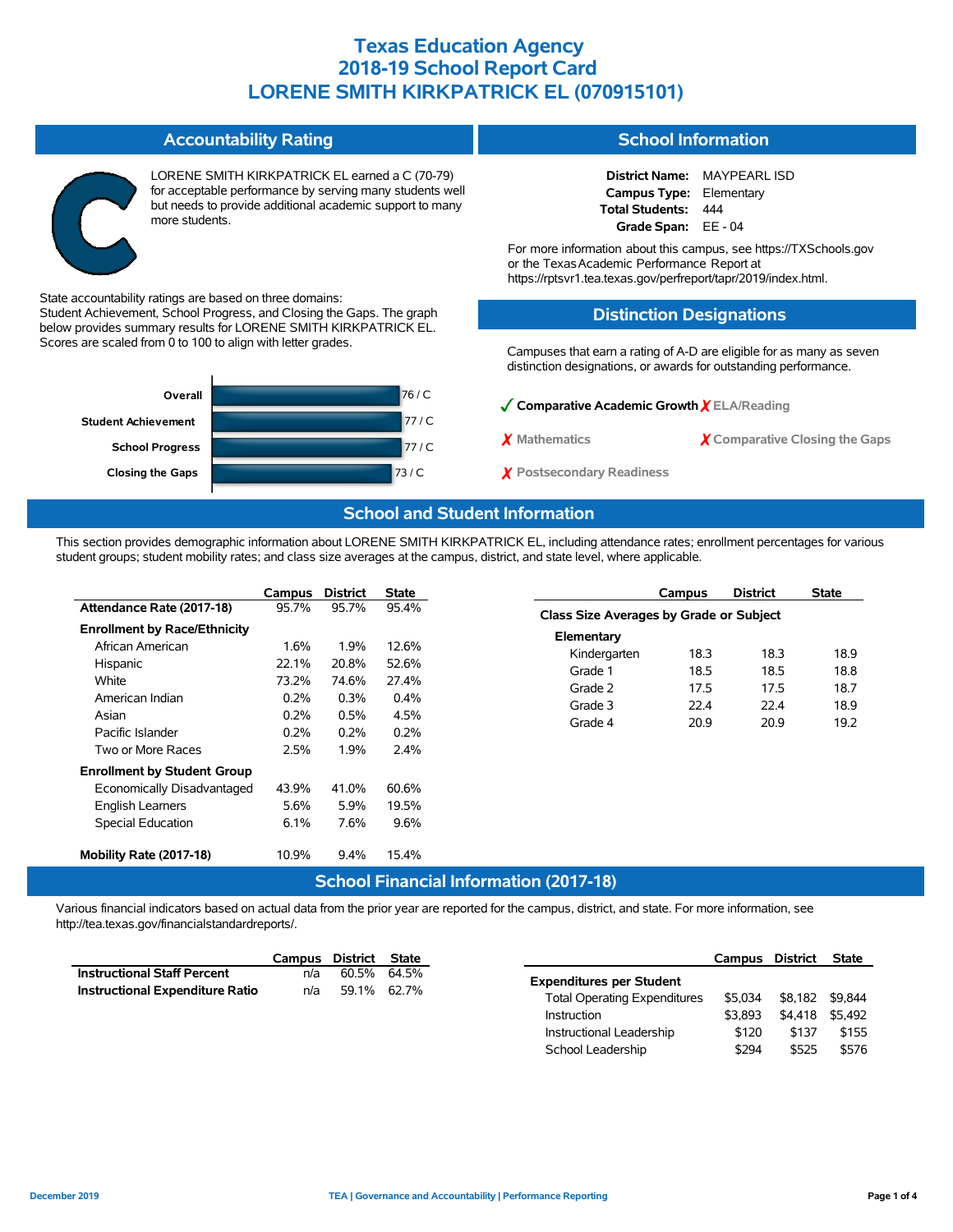### **STAAR Outcomes**

This section provides STAAR performance and Academic Growth outcomes. Academic Growth measures whether students are maintaining performance or improving from year to year.

|                                                                                |      |              |     |     |                                   |     |       |          | Two or |                          |             |               |
|--------------------------------------------------------------------------------|------|--------------|-----|-----|-----------------------------------|-----|-------|----------|--------|--------------------------|-------------|---------------|
|                                                                                |      |              |     |     | African                           |     |       | American |        | <b>Pacific</b>           | <b>More</b> | Econ          |
|                                                                                |      | <b>State</b> |     |     | District Campus American Hispanic |     | White | Indian   | Asian  | Islander                 | Races       | <b>Disadv</b> |
| STAAR Performance Rates at Approaches Grade Level or Above (All Grades Tested) |      |              |     |     |                                   |     |       |          |        |                          |             |               |
| All Subjects                                                                   | 2019 | 78%          | 77% | 78% | 71%                               | 72% | 80%   |          | $\ast$ | $\overline{\phantom{a}}$ | 75%         | 65%           |
|                                                                                | 2018 | 77%          | 77% | 68% | 100%                              | 52% | 72%   |          |        | $\overline{\phantom{a}}$ | 50%         | 52%           |
| ELA/Reading                                                                    | 2019 | 75%          | 74% | 78% | ∗                                 | 74% | 79%   |          | *      | ÷,                       | *           | 63%           |
|                                                                                | 2018 | 74%          | 74% | 76% | ∗                                 | 67% | 79%   |          |        | ÷,                       | *           | 63%           |
| <b>Mathematics</b>                                                             | 2019 | 82%          | 78% | 83% | $\ast$                            | 74% | 86%   |          | *      |                          | $\ast$      | 75%           |
|                                                                                | 2018 | 81%          | 76% | 67% | $\ast$                            | 50% | 72%   |          |        |                          | $\ast$      | 52%           |
| Writing                                                                        | 2019 | 68%          | 63% | 69% | $\ast$                            | 67% | 72%   |          |        |                          | ∗           | 52%           |
|                                                                                | 2018 | 66%          | 63% | 54% | $\ast$                            | 29% | 58%   |          |        |                          | $\ast$      | 34%           |
| STAAR Performance Rates at Meets Grade Level or Above (All Grades Tested)      |      |              |     |     |                                   |     |       |          |        |                          |             |               |
| All Subjects                                                                   | 2019 | 50%          | 47% | 48% | 57%                               | 40% | 50%   |          | *      |                          | 50%         | 35%           |
|                                                                                | 2018 | 48%          | 47% | 33% | 20%                               | 25% | 35%   |          |        | $\overline{\phantom{a}}$ | 38%         | 21%           |
| ELA/Reading                                                                    | 2019 | 48%          | 44% | 47% | $\ast$                            | 45% | 46%   |          | *      | L,                       | $\ast$      | 35%           |
|                                                                                | 2018 | 46%          | 46% | 42% | $\ast$                            | 30% | 45%   |          |        |                          | $\ast$      | 29%           |
| Mathematics                                                                    | 2019 | 52%          | 46% | 55% | $\ast$                            | 42% | 58%   |          | $\ast$ |                          | $\ast$      | 41%           |
|                                                                                | 2018 | 50%          | 38% | 26% | $\ast$                            | 27% | 26%   |          |        |                          | $\ast$      | 18%           |
| Writing                                                                        | 2019 | 38%          | 31% | 39% | $\ast$                            | 28% | 44%   |          |        |                          | $\ast$      | 21%           |
|                                                                                | 2018 | 41%          | 35% | 28% | $\ast$                            | 14% | 32%   |          |        |                          | $\ast$      | 11%           |
| STAAR Performance Rates at Masters Grade Level (All Grades Tested)             |      |              |     |     |                                   |     |       |          |        |                          |             |               |
| All Subjects                                                                   | 2019 | 24%          | 20% | 23% | 0%                                | 19% | 24%   |          | *      |                          | 0%          | 11%           |
|                                                                                | 2018 | 22%          | 19% | 16% | 0%                                | 14% | 16%   |          |        | $\overline{\phantom{a}}$ | 38%         | 8%            |
| ELA/Reading                                                                    | 2019 | 21%          | 16% | 27% | ∗                                 | 24% | 28%   |          | *      |                          | *           | 14%           |
|                                                                                | 2018 | 19%          | 16% | 22% | $\ast$                            | 19% | 23%   |          |        |                          | $\ast$      | 11%           |
| Mathematics                                                                    | 2019 | 26%          | 19% | 24% | $\ast$                            | 18% | 27%   |          | $\ast$ |                          | $\ast$      | 13%           |
|                                                                                | 2018 | 24%          | 16% | 15% | $\ast$                            | 13% | 15%   |          |        |                          | $\ast$      | 9%            |
| Writing                                                                        | 2019 | 14%          | 11% | 11% | $\ast$                            | 11% | 11%   |          |        |                          | $\ast$      | 3%            |
|                                                                                | 2018 | 13%          | 7%  | 5%  | $\ast$                            | 7%  | 4%    |          |        |                          | $\ast$      | 0%            |
| Academic Growth Score (All Grades Tested)                                      |      |              |     |     |                                   |     |       |          |        |                          |             |               |
| <b>Both Subjects</b>                                                           | 2019 | 69           | 66  | 73  | $\ast$                            | 65  | 75    |          |        |                          | *           | 67            |
|                                                                                | 2018 | 69           | 61  | 54  | $\ast$                            | 68  | 51    |          |        | $\overline{\phantom{a}}$ | $\ast$      | 53            |
| ELA/Reading                                                                    | 2019 | 68           | 64  | 59  | $\ast$                            | 61  | 59    |          |        |                          | $\ast$      | 47            |
|                                                                                | 2018 | 69           | 61  | 55  | $\ast$                            | 64  | 55    |          |        |                          | $\ast$      | 53            |
| Mathematics                                                                    | 2019 | 70           | 68  | 86  | $\ast$                            | 69  | 90    |          |        |                          | $\ast$      | 88            |
|                                                                                | 2018 | 70           | 60  | 53  | $\ast$                            | 71  | 47    |          |        |                          | $\ast$      | 53            |

? Indicates that the data for this item were statistically improbable or were reported outside a reasonable range.<br>- Indicates zero observations reported for this group.<br>\* Indicates results are masked due to small numbers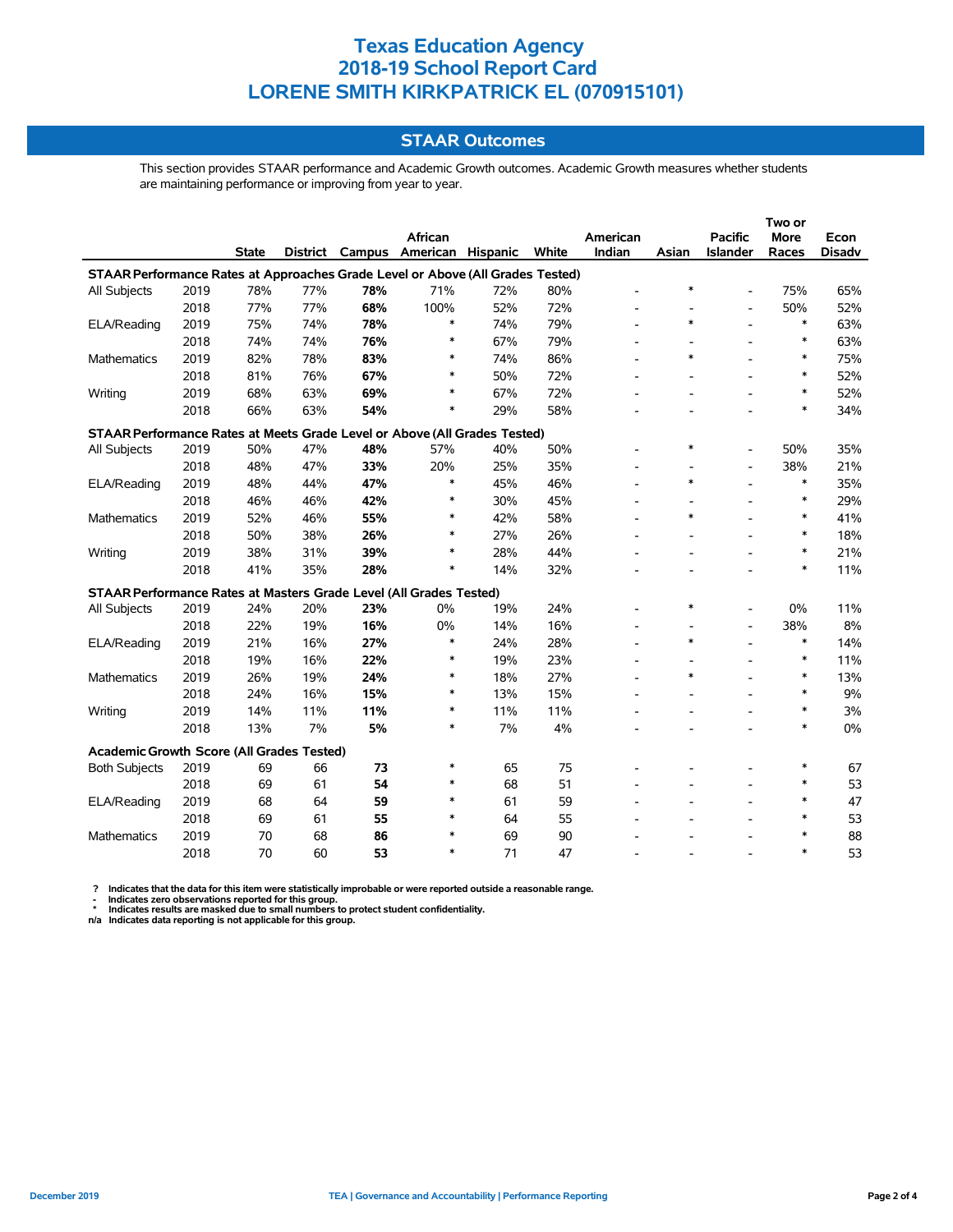#### **Prior-Year Non-Proficient and Student Success Initiative STAAR Outcomes**

Progress of Prior-Year Non-Proficient Students shows STAAR performance rates for students who did not perform satisfactorily in 2017-18 but did in 2018-19. Student Success Initiative shows rates related to the requirement for students to demonstrate proficiency on the reading and mathematics STAAR in grades 5 and 8.

|                                                       |                   |                 |         |                          |                 |        |                          |                          | Two or          |             |               |  |  |
|-------------------------------------------------------|-------------------|-----------------|---------|--------------------------|-----------------|--------|--------------------------|--------------------------|-----------------|-------------|---------------|--|--|
|                                                       |                   |                 |         | African                  |                 |        | American                 |                          | <b>Pacific</b>  | <b>More</b> | Econ          |  |  |
|                                                       | <b>State</b>      | <b>District</b> | Campus  | American                 | <b>Hispanic</b> | White  | Indian                   | Asian                    | <b>Islander</b> | Races       | <b>Disady</b> |  |  |
| <b>Progress of Prior-Year Non-Proficient Students</b> |                   |                 |         |                          |                 |        |                          |                          |                 |             |               |  |  |
|                                                       | Sum of Grades 4-8 |                 |         |                          |                 |        |                          |                          |                 |             |               |  |  |
| Reading                                               |                   |                 |         |                          |                 |        |                          |                          |                 |             |               |  |  |
| 2019                                                  | 41%               | 41%             | 33%     | $\overline{\phantom{a}}$ | 20%             | 33%    |                          |                          |                 | *           | 50%           |  |  |
| 2018                                                  | 38%               | 29%             | $\star$ | $\overline{\phantom{a}}$ | $\ast$          | $\ast$ | -                        |                          |                 |             | $\ast$        |  |  |
| <b>Mathematics</b>                                    |                   |                 |         |                          |                 |        |                          |                          |                 |             |               |  |  |
| 2019                                                  | 45%               | 39%             | 40%     | $\overline{\phantom{a}}$ | 29%             | 47%    | $\overline{\phantom{0}}$ | $\overline{\phantom{0}}$ |                 | *           | 33%           |  |  |
| 2018                                                  | 47%               | 34%             | $\star$ | $\overline{\phantom{a}}$ | $\ast$          | $\ast$ | -                        |                          |                 |             | $\ast$        |  |  |

 **? Indicates that the data for this item were statistically improbable or were reported outside a reasonable range.**

- Indicates zero observations reported for this group.<br>\* Indicates results are masked due to small numbers to protect student confidentiality.<br>n/a Indicates data reporting is not applicable for this group.